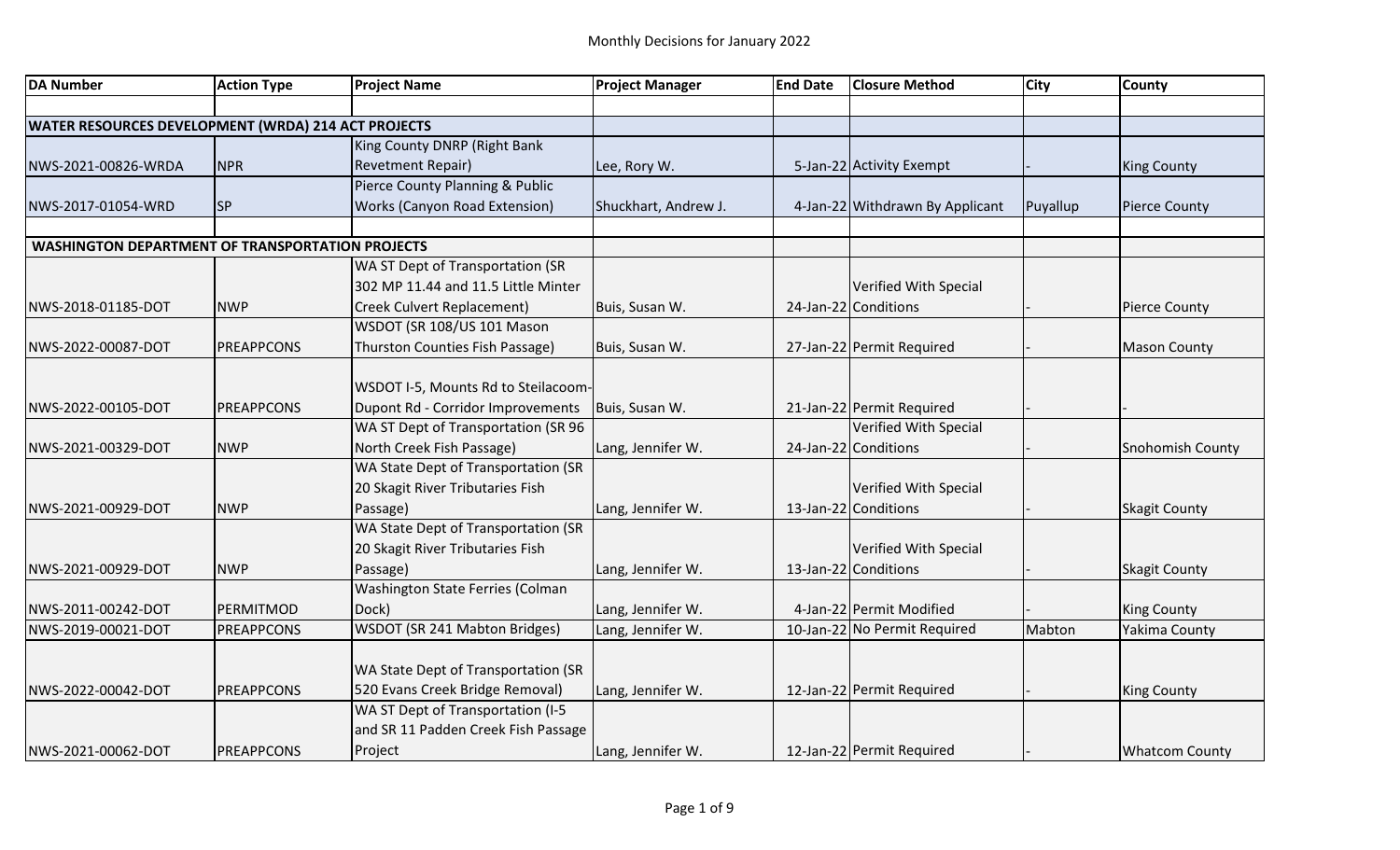| <b>DA Number</b>          | <b>Action Type</b> | <b>Project Name</b>                 | <b>Project Manager</b> | <b>End Date</b> | <b>Closure Method</b>           | <b>City</b> | <b>County</b>          |
|---------------------------|--------------------|-------------------------------------|------------------------|-----------------|---------------------------------|-------------|------------------------|
|                           |                    | WSDOT (I-90 Detour Route for Phase  |                        |                 | Verified Without Special        |             |                        |
| NWS-2019-00490-DOT        | <b>NWP</b>         | 3)                                  | Manning, Sandra L.     |                 | 7-Jan-22 Conditions             |             | <b>Kittitas County</b> |
|                           |                    | WSDOT (I-90 Detour Route for Phase  |                        |                 | After The Fact Permit           |             |                        |
| NWS-2019-00490-DOT        | <b>UNAUTHACT</b>   | I3)                                 | Manning, Sandra L.     |                 | 7-Jan-22 Initiated              |             | <b>Kittitas County</b> |
|                           |                    | Federal Highway Administration      |                        |                 | <b>Extension of Time And</b>    |             |                        |
| NWS-2015-00229-DOT        | PERMITMOD          | (Upper Hoh River Road Phase II)     | Sanguinetti, Pamela A. |                 | 10-Jan-22 Permit Modified       |             | Jefferson County       |
|                           |                    |                                     |                        |                 |                                 |             |                        |
| <b>ALL OTHER PROJECTS</b> |                    |                                     |                        |                 |                                 |             |                        |
|                           |                    | Explorer SM LLC & Stella D Oro LLC  |                        |                 |                                 |             |                        |
|                           |                    | (Canal Cove/Sagstad Pier            |                        |                 | <b>Issued With Special</b>      |             |                        |
| NWS-2020-00360            | LOP                | Replacement)                        | Anderson, Colleen C.   |                 | 13-Jan-22 Conditions            |             | <b>King County</b>     |
|                           |                    | O'Hara, Francis (O'Hara Corporation |                        |                 |                                 |             |                        |
|                           |                    | Pier Replacement and Float          |                        |                 | <b>Issued With Special</b>      |             |                        |
| NWS-2015-00478            | SP                 | Construction)                       | Anderson, Colleen C.   |                 | 5-Jan-22 Conditions             |             | <b>King County</b>     |
|                           |                    | Shea Tim (Residential Backyard      |                        |                 |                                 |             |                        |
| NWS-2020-01122            | <b>UNAUTHACT</b>   | Upgrades)                           | Anderson, Colleen C.   |                 | 21-Jan-22 Voluntary Restoration |             | <b>King County</b>     |
|                           |                    |                                     |                        |                 | <b>Issued With Special</b>      |             |                        |
| NWS-2021-00307            | LOP                | Somasegar, Akila (Dock)             | Anderson, Colleen C.   |                 | 24-Jan-22 Conditions            |             | <b>King County</b>     |
|                           |                    |                                     |                        |                 | Verified With Special           |             |                        |
| NWS-2021-00580            | <b>NWP</b>         | McAuliffe, Garrett (Pier)           | Anderson, Colleen C.   |                 | 14-Jan-22 Conditions            |             | <b>King County</b>     |
|                           |                    | The Campbell Family Trust (Pier     |                        |                 | <b>Issued With Special</b>      |             |                        |
| NWS-2021-00634            | LOP                | Repair and Boat Lift)               | Anderson, Colleen C.   |                 | 26-Jan-22 Conditions            |             | <b>King County</b>     |
|                           |                    |                                     |                        |                 | <b>Issued With Special</b>      |             |                        |
| NWS-2021-00661            | LOP                | Ray, Neville (Dock, Boat Lift, PWC) | Anderson, Colleen C.   |                 | 27-Jan-22 Conditions            |             | <b>King County</b>     |
|                           |                    |                                     |                        |                 | Withdrawn For Lack Of           |             |                        |
| NWS-2021-00915            | <b>RGP</b>         | Reier, Thomas (Pier, Ramp, Float)   | Anderson, Colleen C.   |                 | 18-Jan-22 Applicant Response    |             | <b>Pierce County</b>   |
| NWS-2021-00580            | <b>NWP</b>         | McAuliffe, Garrett (Pier)           | Anderson, Colleen C.   |                 | 14-Jan-22 Withdrawn             |             | <b>King County</b>     |
| NWS-2021-00580            | <b>NWP</b>         | McAuliffe, Garrett (Pier)           | Anderson, Colleen C.   |                 | 14-Jan-22 Withdrawn             |             | <b>King County</b>     |
|                           |                    |                                     |                        |                 | Verified With Special           |             |                        |
| NWS-2021-00580            | <b>NWP</b>         | McAuliffe, Garrett (Pier)           | Anderson, Colleen C.   |                 | 14-Jan-22 Conditions            |             | <b>King County</b>     |
|                           |                    | Kenmore, City of (Squire's LAnding  |                        |                 | Verified With Special           |             |                        |
| NWS-2019-00434            | <b>NWP</b>         | Park                                | Anderson, Colleen C.   |                 | 25-Jan-22 Conditions            |             | <b>King County</b>     |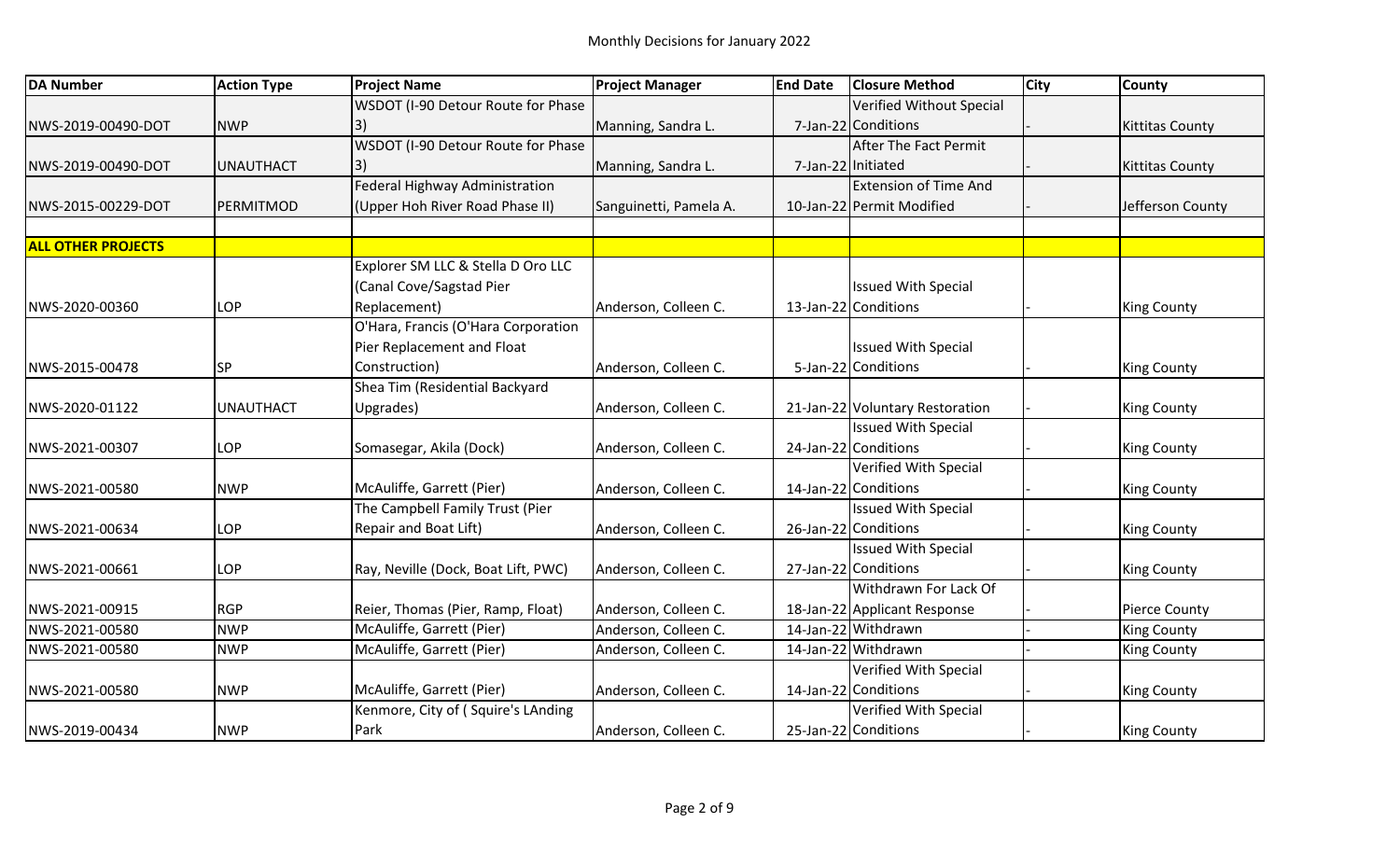| <b>DA Number</b>  | <b>Action Type</b> | <b>Project Name</b>                                       | <b>Project Manager</b>  | <b>End Date</b> | <b>Closure Method</b>                | <b>City</b> | <b>County</b>              |
|-------------------|--------------------|-----------------------------------------------------------|-------------------------|-----------------|--------------------------------------|-------------|----------------------------|
|                   |                    |                                                           |                         |                 | Verified With Special                |             |                            |
| NWS-2021-00661    | <b>NWP</b>         | Ray, Neville (Dock, Boat Lift, PWC)                       | Anderson, Colleen C.    |                 | 27-Jan-22 Conditions                 |             | <b>King County</b>         |
|                   |                    |                                                           |                         |                 | <b>Issued With Special</b>           |             |                            |
| NWS-2007-01391-AQ | <b>SP</b>          | <b>Nisqually Tribe</b>                                    | Bunch, Jordan A.        |                 | 5-Jan-22 Conditions                  |             | <b>Thurston County</b>     |
|                   |                    |                                                           |                         |                 |                                      |             |                            |
|                   |                    |                                                           |                         |                 | Withdrawn To Become A                |             |                            |
| NWS-2012-00396-AQ | <b>SP</b>          | Seattle Shellfish (Totten Inlet-Bower)   Bunch, Jordan A. |                         |                 | 31-Jan-22 Letter Of Permission (LOP) |             | <b>Mason County</b>        |
|                   |                    |                                                           |                         |                 | Withdrawn To Become A                |             |                            |
|                   |                    | Seattle Shellfish LLC (Wenzel                             |                         |                 |                                      |             |                            |
| NWS-2013-01079-AQ | <b>SP</b>          | Geoduck Farm)                                             | Bunch, Jordan A.        |                 | 31-Jan-22 Letter Of Permission (LOP) |             | <b>Mason County</b>        |
|                   |                    |                                                           |                         |                 | <b>Issued With Special</b>           |             |                            |
| NWS-2009-01381-AQ | <b>SP</b>          | Olympia Oyster Company                                    | Bunch, Jordan A.        |                 | 10-Jan-22 Conditions                 |             | <b>Thurston County</b>     |
|                   |                    |                                                           |                         |                 | Verified With Special                |             |                            |
| NWS-2007-01192-AQ | <b>NWP</b>         | Station House Oyster Co.--Project 7                       | Campellone, Estrella F. |                 | 11-Jan-22 Conditions                 |             | <b>Pacific County</b>      |
|                   |                    |                                                           |                         |                 | <b>Issued With Special</b>           |             |                            |
| NWS-2009-01374-AQ | LOP                | Manke Lumber Co. Oyster Ridge                             | Campellone, Estrella F. |                 | 31-Jan-22 Conditions                 |             | <b>Mason County</b>        |
| NWS-2010-00194-AQ | LOP                | Manke Lumber Co. Tahuya                                   | Campellone, Estrella F. |                 | 31-Jan-22 Withdrawn                  |             | <b>Mason County</b>        |
|                   |                    | Terrell, Rick (Rivershore Drive Marina                    |                         |                 | <b>Issued With Special</b>           |             |                            |
| NWS-2020-00635    | <b>SP</b>          | Maintenance Dredge)                                       | Carnes, Evan G.         |                 | 6-Jan-22 Conditions                  |             | <b>Clark County</b>        |
|                   |                    | U.S. Forest Service (Spirit Lake Tunnel                   |                         |                 | <b>Issued With Special</b>           |             |                            |
| NWS-2020-00576    | <b>SP</b>          | Intake Gate Replacement)                                  | Carnes, Evan G.         |                 | 26-Jan-22 Conditions                 |             | Skamania County            |
|                   |                    | Chehalis Basin Fisheries Task Force                       |                         |                 |                                      |             |                            |
|                   |                    | (Geissler Road #2 Culvert                                 |                         |                 | Verified Without Special             |             |                            |
| NWS-2021-01031    | <b>NWP</b>         | Replacement)                                              | Carnes, Evan G.         |                 | 27-Jan-22 Conditions                 |             | <b>Grays Harbor County</b> |
|                   |                    | Grays Harbor, Port of (maintenance                        |                         |                 |                                      |             |                            |
| NWS-2017-00850    | PERMITMOD          | dredging at Terminals 1, 2, and 4)                        | Carnes, Evan G.         |                 | 20-Jan-22 Permit Modified            |             | <b>Grays Harbor County</b> |
|                   |                    |                                                           |                         |                 |                                      |             |                            |
|                   |                    | Pacific Conservation District (Lower                      |                         |                 |                                      |             |                            |
| NWS-2022-00092    | PREAPPCONS         | Forks Creek Large Wood Installation)                      | Carnes, Evan G.         |                 | 28-Jan-22 Permit Required            |             |                            |
|                   |                    | Gunkel, Daniel (Peach Beach                               |                         |                 | Verified With Special                |             |                            |
| NWS-2020-00269    | <b>NWP</b>         | Maintenance Dredging)                                     | Carnes, Evan G.         |                 | 28-Jan-22 Conditions                 |             | <b>Klickitat County</b>    |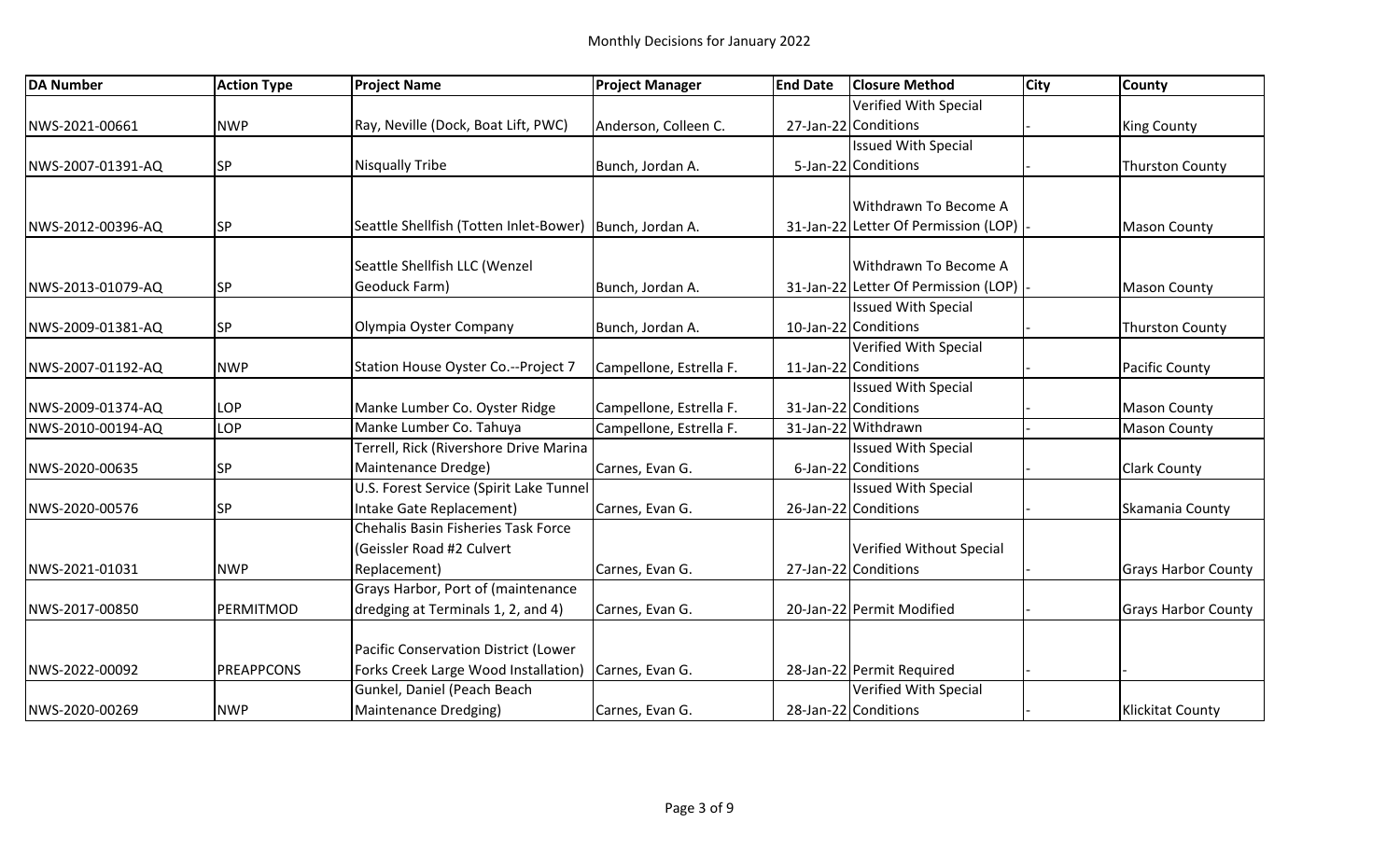| <b>DA Number</b>  | <b>Action Type</b> | <b>Project Name</b>                                      | <b>Project Manager</b> | <b>End Date</b> | <b>Closure Method</b>            | <b>City</b>   | <b>County</b>          |
|-------------------|--------------------|----------------------------------------------------------|------------------------|-----------------|----------------------------------|---------------|------------------------|
|                   |                    | <b>Clark County Public Works (NE</b>                     |                        |                 |                                  |               |                        |
|                   |                    | Munch Road Safety and Preservation                       |                        |                 | Verified With Special            |               |                        |
| NWS-2021-00508    | <b>NWP</b>         | Project)                                                 | Carsner, James H.      |                 | 27-Jan-22 Conditions             |               | <b>Clark County</b>    |
|                   |                    | Clark Regional Wastewater District                       |                        |                 | Verified With Special            |               |                        |
| NWS-2021-00701    | <b>NWP</b>         | (Sewer Replacement)                                      | Carsner, James H.      |                 | 19-Jan-22 Conditions             |               | <b>Clark County</b>    |
|                   |                    |                                                          |                        |                 | Verified With Special            |               |                        |
| NWS-2020-00652    | <b>NWP</b>         | Battle Ground, City of (SR 502 SR 503) Carsner, James H. |                        |                 | 19-Jan-22 Conditions             |               | <b>Clark County</b>    |
| NWS-2021-01156    | <b>PREAPPCONS</b>  | Lennar Northwest, Inc.                                   | Carsner, James H.      |                 | 21-Jan-22 Permit Required        |               | <b>Clark County</b>    |
| NWS-2022-00043    | <b>UNAUTHACT</b>   | Gunter, Steven (UA)                                      | Carsner, James H.      |                 | 13-Jan-22 No Further Action      |               | <b>Clark County</b>    |
|                   |                    |                                                          |                        |                 | Verified With Special            |               |                        |
| NWS-2020-00675    | <b>RGP</b>         | Goossens, Angela (Dock)                                  | Casper, Jennifer P.    |                 | 3-Jan-22 Conditions              |               | <b>Pierce County</b>   |
|                   |                    | Stockdale, Bryan & Dianna (Pier,                         |                        |                 | Verified With Special            |               |                        |
| NWS-2020-00282    | <b>NWP</b>         | Ramp, Float Repair)                                      | Casper, Jennifer P.    |                 | 31-Jan-22 Conditions             |               | <b>Pierce County</b>   |
| NWS-2021-01142    | <b>PREAPPCONS</b>  | Degavre, Robert (Boat Ramp)                              | Casper, Jennifer P.    |                 | 18-Jan-22 No Permit Required     | Friday Harbor | San Juan County        |
|                   |                    |                                                          |                        |                 | <b>Issued With Special</b>       |               |                        |
| NWS-2019-00362    | <b>SP</b>          | Spader Bay Condos                                        | Churchill, Jenae N.    |                 | 24-Jan-22 Conditions             |               | Chelan County          |
|                   |                    | Maverick Real Estate III, LLC (Dock                      |                        |                 | <b>Issued With Special</b>       |               |                        |
| NWS-2021-00607    | LOP                | and Ramp)                                                | Churchill, Jenae N.    |                 | 27-Jan-22 Conditions             |               | Pend Oreille County    |
|                   |                    | Seattle Northwest Yachts, LLC (Pier                      |                        |                 | Withdrawn Due To No              |               |                        |
| NWS-2021-00567    | <b>NWP</b>         | Replacement)                                             | Churchill, Jenae N.    |                 | 13-Jan-22 Permit Required (NPR)  |               | <b>Skagit County</b>   |
|                   |                    | Seattle Northwest Yachts, LLC (Pier                      |                        |                 |                                  |               |                        |
| NWS-2021-00567    | <b>NPR</b>         | Replacement)                                             | Churchill, Jenae N.    |                 | 13-Jan-22 Activity Not Regulated |               | <b>Skagit County</b>   |
|                   |                    | Maverick Real Estate III, LLC (Dock                      |                        |                 | Verified With Special            |               |                        |
| NWS-2021-00607    | <b>NWP</b>         | and Ramp)                                                | Churchill, Jenae N.    |                 | 27-Jan-22 Conditions             |               | Pend Oreille County    |
|                   |                    |                                                          |                        |                 | Verified With Special            |               |                        |
| NWS-2018-00557    | <b>NWP</b>         | Kirkland, City Of                                        | Churchill, Jenae N.    |                 | 27-Jan-22 Conditions             | Kirkland      | <b>King County</b>     |
|                   |                    |                                                          |                        |                 | Verified Without Special         |               |                        |
| NWS-2020-00394    | <b>NWP</b>         | Orting, City of (Village Green Outfall)                  | Churchill, Jenae N.    |                 | 31-Jan-22 Conditions             |               | <b>Pierce County</b>   |
|                   |                    | Pacific Shellfish Nahcotta LLC (Willapa-                 |                        |                 | <b>Issued With Special</b>       |               |                        |
| NWS-2009-01304-AQ | <b>SP</b>          | B6&7)                                                    | Crosson, Steven B.     |                 | 21-Jan-22 Conditions             |               | Pacific County         |
|                   |                    |                                                          |                        |                 | <b>Issued With Special</b>       |               |                        |
| NWS-2014-00625-AQ | LOP                | Seattle Shellfish, LLC (Willman)                         | Dailey, Samantha J.    |                 | 31-Jan-22 Conditions             | Olympia       | <b>Thurston County</b> |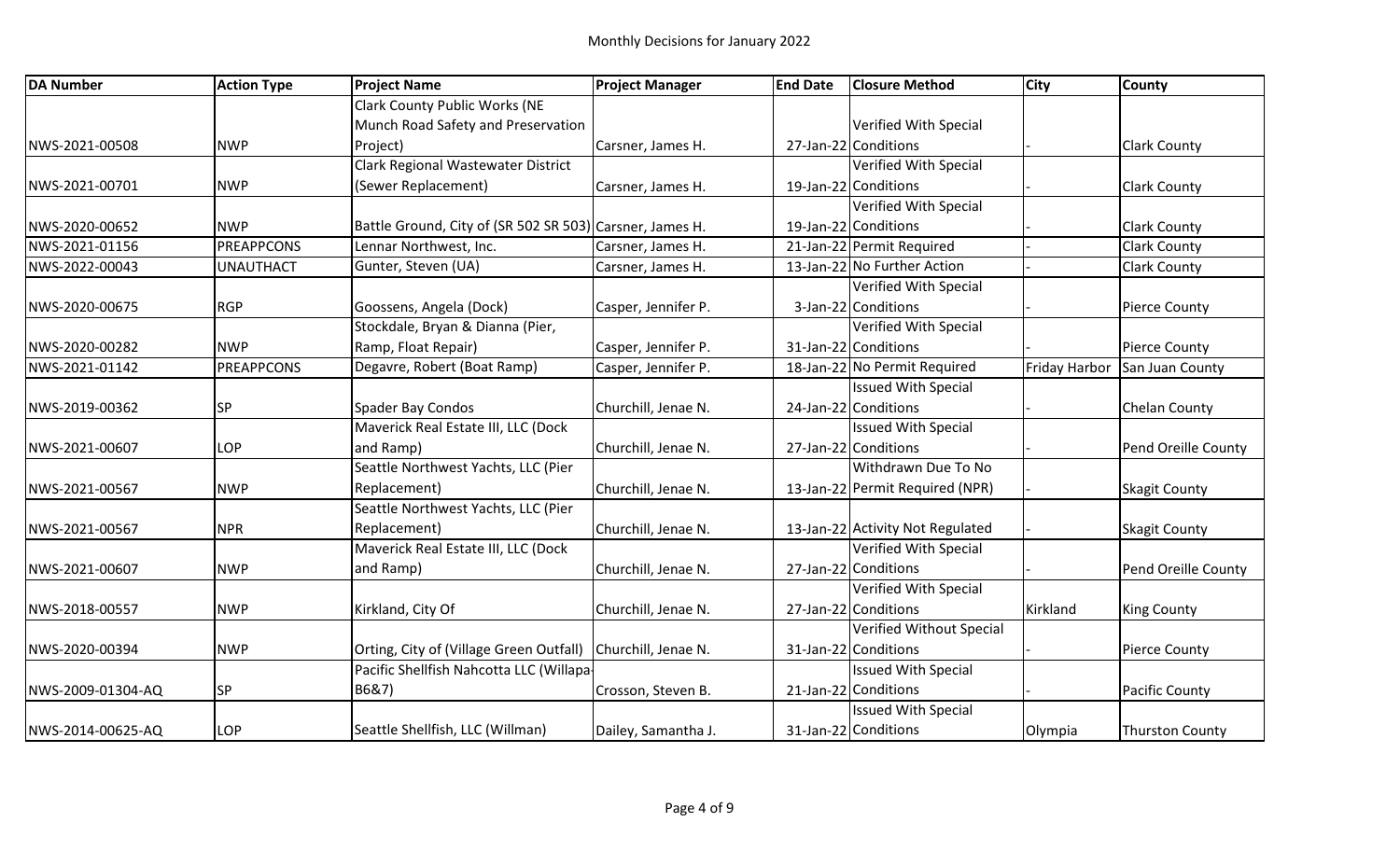| <b>DA Number</b>  | <b>Action Type</b> | <b>Project Name</b>                   | <b>Project Manager</b> | <b>End Date</b>     | <b>Closure Method</b>                        | <b>City</b> | <b>County</b>          |
|-------------------|--------------------|---------------------------------------|------------------------|---------------------|----------------------------------------------|-------------|------------------------|
|                   |                    | Wiegardt, Ken (Wiegardt Shellfish     |                        |                     | After The Fact Permit                        |             |                        |
| NWS-2020-00549-AQ | <b>UNAUTHACT</b>   | Farm T215)                            | Davis, Jaimee W.       |                     | 5-Jan-22 Initiated                           |             | <b>Pacific County</b>  |
|                   |                    |                                       |                        |                     | After The Fact Permit                        |             |                        |
| NWS-2020-01031-AQ | <b>UNAUTHACT</b>   | Taylor Shellfish Farms (Kirpes Lease) | Davis, Jaimee W.       |                     | 7-Jan-22 Initiated                           |             | <b>Mason County</b>    |
|                   |                    |                                       |                        |                     | <b>After The Fact Permit</b>                 |             |                        |
| NWS-2021-00808-AQ | <b>UNAUTHACT</b>   | Goodro Shellfish - Nelson             | Davis, Jaimee W.       | 31-Jan-22 Initiated |                                              |             | <b>Mason County</b>    |
|                   |                    |                                       |                        |                     | After The Fact Permit                        |             |                        |
| NWS-2021-00817-AQ | <b>UNAUTHACT</b>   | Goodro Shellfish - Gahm               | Davis, Jaimee W.       | 31-Jan-22 Initiated |                                              |             | <b>Thurston County</b> |
|                   |                    | Goodro Shellfish (Stewart Shellfish   |                        |                     | After The Fact Permit                        |             |                        |
| NWS-2021-00997-AQ | <b>UNAUTHACT</b>   | Farm)                                 | Davis, Jaimee W.       | 31-Jan-22 Initiated |                                              |             | <b>Mason County</b>    |
|                   |                    | Skagit River System Cooperative (NF   |                        |                     |                                              |             |                        |
| NWS-2021-00651    | PERMTRANS          | Skagit River Scientific Buoy)         | Douglass, Daisy P.     |                     | 12-Jan-22 Procedure Complete                 |             | <b>Skagit County</b>   |
|                   |                    |                                       |                        |                     |                                              |             |                        |
|                   |                    |                                       |                        |                     | Withdrawn To Become A                        |             |                        |
| NWS-2007-01383-AQ | SP                 | Allen Shellfish LLC (Johnson Lease)   | Fannin, Chelsea B.     |                     | 12-Jan-22 Letter Of Permission (LOP) Olympia |             | <b>Thurston County</b> |
|                   |                    |                                       |                        |                     |                                              |             |                        |
|                   |                    |                                       |                        |                     | Withdrawn To Become A                        |             |                        |
| NWS-2007-01384-AQ | <b>SP</b>          | Allen Shellfish LLC (Harmon Lease)    | Fannin, Chelsea B.     |                     | 12-Jan-22 Letter Of Permission (LOP) Olympia |             | <b>Thurston County</b> |
|                   |                    | Taylor Shellfish Farms (Fudge Point   |                        |                     | Withdrawn To Become A                        |             |                        |
| NWS-2014-00065-AQ | LOP                | North Geoduck Farm - Grabarek)        | FANNIN, IVAN W.        |                     | 27-Jan-22 Standard Permit                    |             | <b>Mason County</b>    |
|                   |                    |                                       |                        |                     | <b>After The Fact Permit</b>                 |             |                        |
| NWS-2012-00711-AQ | <b>UNAUTHACT</b>   | Taylor Shellfish Farms (Hopley Trust) | Finn, Fairfax K.       | 13-Jan-22 Initiated |                                              |             | <b>Skagit County</b>   |
|                   |                    |                                       |                        |                     | After The Fact Permit                        |             |                        |
| NWS-2017-00947-AQ | <b>UNAUTHACT</b>   | Taylor Shellfish (Clark Lease)        | Garner, Brody G.       | 13-Jan-22 Initiated |                                              |             | <b>Skagit County</b>   |
|                   |                    | Taylor Shellfish Farms (Morgan Living |                        |                     | After The Fact Permit                        |             |                        |
| NWS-2017-01102-AQ | <b>UNAUTHACT</b>   | <b>Trust Tidelands)</b>               | Garner, Brody G.       | 20-Jan-22 Initiated |                                              |             | <b>Skagit County</b>   |
|                   |                    |                                       |                        |                     | Withdrawn To Become A                        |             |                        |
| NWS-2007-01408-AQ | LOP                | Taylor Shellfish (Sunrise Eld Inlet)  | Garner, Brody G.       |                     | 10-Jan-22 Standard Permit                    |             | <b>Thurston County</b> |
|                   |                    |                                       |                        |                     | After The Fact Permit                        |             |                        |
| NWS-2017-01101-AQ | <b>UNAUTHACT</b>   | Taylor Shellfish (Ratfield Farm)      | Garner, Brody G.       | 13-Jan-22 Initiated |                                              |             | <b>Skagit County</b>   |
|                   |                    | Sanderson, Scott and Susann           |                        |                     |                                              |             |                        |
| NWS-2019-00799    | <b>NWP</b>         | (Bulkhead Replacement)                | Gregory, Jerald J.     |                     | 18-Jan-22 Withdrawn By Applicant             |             | <b>Island County</b>   |
| NWS-2014-00684    | PERMITMOD          | <b>Shelter Bay Company</b>            | Guy, Danette L.        |                     | 13-Jan-22 Permit Modified                    |             | <b>Skagit County</b>   |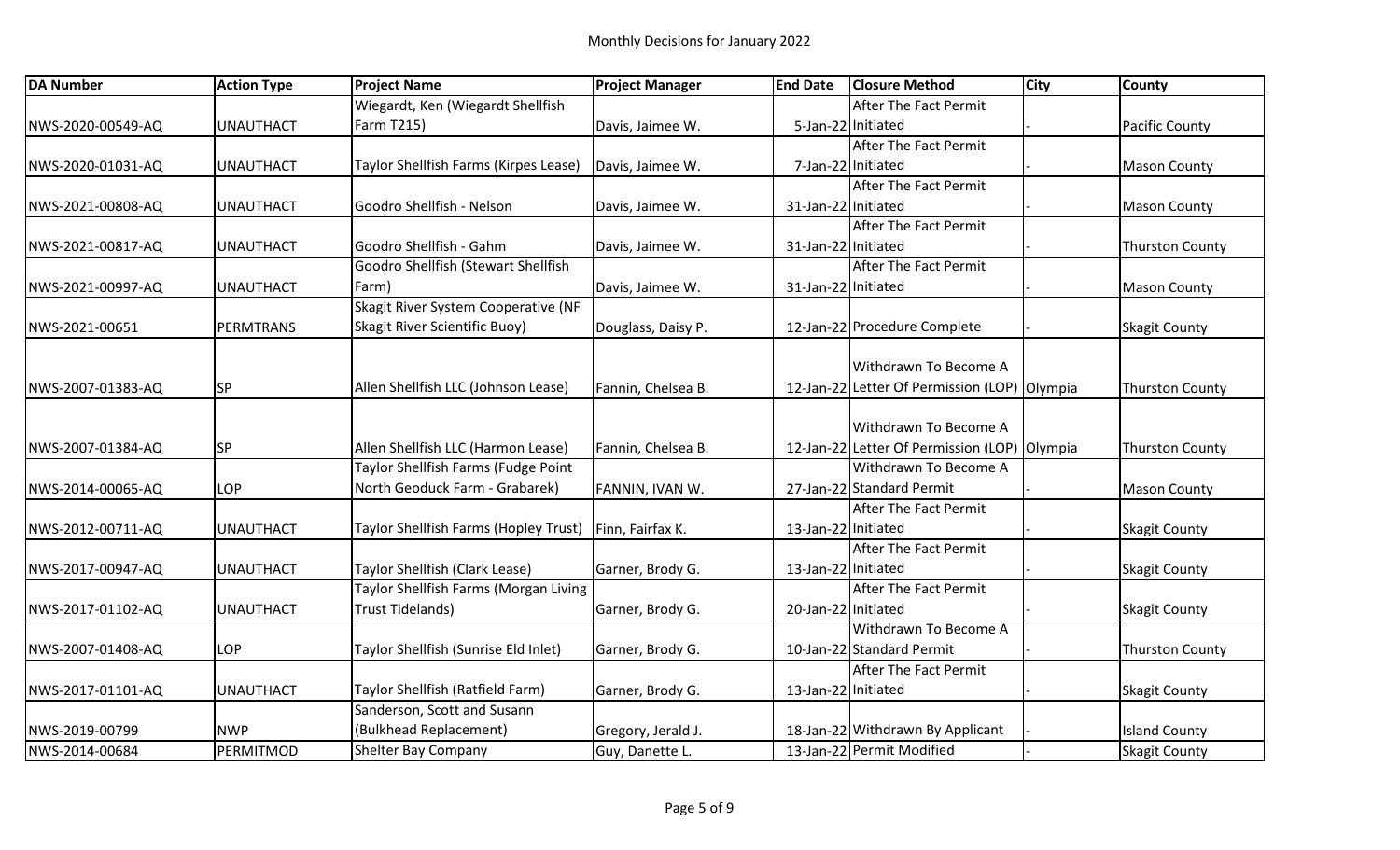| <b>DA Number</b>  | <b>Action Type</b> | <b>Project Name</b>                    | <b>Project Manager</b> | <b>End Date</b> | <b>Closure Method</b>            | <b>City</b> | <b>County</b>           |
|-------------------|--------------------|----------------------------------------|------------------------|-----------------|----------------------------------|-------------|-------------------------|
|                   |                    | U.S. Fish & Wildlife Service           |                        |                 |                                  |             |                         |
|                   |                    | (Abernathy Fish Technology Center      |                        |                 | Verified With Special            |             |                         |
| NWS-2021-00618    | <b>NWP</b>         | Intake Structure Project)              | Guy, Danette L.        |                 | 18-Jan-22 Conditions             |             | <b>Cowlitz County</b>   |
|                   |                    | Washington State Department of Fish    |                        |                 |                                  |             |                         |
|                   |                    | and Wildlife (Naselle Hatchery         |                        |                 | Verified With Special            |             |                         |
| NWS-2021-00652    | <b>NWP</b>         | <b>Renovation Phase 2)</b>             | Guy, Danette L.        |                 | 26-Jan-22 Conditions             |             | <b>Pacific County</b>   |
|                   |                    | Washington Department of Fish and      |                        |                 |                                  |             |                         |
| NWS-2021-00845    | <b>NWP</b>         | Wildlife (Structure Modification)      | Guy, Danette L.        |                 | 3-Jan-22 Withdrawn               |             | <b>Snohomish County</b> |
|                   |                    | Longbranch Improvement Club            |                        |                 | Verified With Special            |             |                         |
| NWS-2021-00975    | <b>NWP</b>         | (Marina Maintenance)                   | Guy, Danette L.        |                 | 20-Jan-22 Conditions             |             | <b>Pierce County</b>    |
|                   |                    | Taylor Shellfish Farms (Willapa DNR    |                        |                 | <b>Issued With Special</b>       |             |                         |
| NWS-2020-01085-AQ | <b>SP</b>          | Leases)                                | Koskelo, Vera B.       |                 | 14-Jan-22 Conditions             |             | <b>Pacific County</b>   |
|                   |                    | Holmes, Benjamin and Cindy (Pier,      |                        |                 |                                  |             |                         |
| NWS-2019-00242    | <b>RGP</b>         | Ramp and Float)                        | Krenz, Daniel A.       |                 | 21-Jan-22 Withdrawn By Applicant |             | <b>Kitsap County</b>    |
|                   |                    | Des Moines, City of (Marina Entrance   |                        |                 | <b>Issued With Special</b>       |             |                         |
| NWS-2019-00478    | <b>SP</b>          | Dredging)                              | Krenz, Daniel A.       |                 | 11-Jan-22 Conditions             |             | <b>King County</b>      |
|                   |                    | Pitt Passage LLC (Pier, Ramp, Float,   |                        |                 |                                  |             |                         |
| NWS-2019-00757    | <b>RGP</b>         | and Buoy)                              | Krenz, Daniel A.       |                 | 5-Jan-22 Withdrawn By Applicant  |             | <b>Pierce County</b>    |
|                   |                    | Martin Smith Inc (Pier 55              |                        |                 | Verified With Special            |             |                         |
| NWS-2019-00914    | <b>NWP</b>         | Maintenance)                           | Krenz, Daniel A.       |                 | 13-Jan-22 Conditions             | Seattle     | <b>King County</b>      |
|                   |                    | Martin Smith Inc (Pier 56              |                        |                 | Verified With Special            |             |                         |
| NWS-2019-00916    | <b>NWP</b>         | Maintenance)                           | Krenz, Daniel A.       |                 | 13-Jan-22 Conditions             | Seattle     | <b>King County</b>      |
|                   |                    | WDFW (Chief Joseph Wildlife Area       |                        |                 | Verified With Special            |             |                         |
| NWS-2021-00717    | <b>NWP</b>         | Access Road Repair)                    | Moore, David J.        |                 | 13-Jan-22 Conditions             |             | <b>Asotin County</b>    |
|                   |                    | <b>Bonneville Power Administration</b> |                        |                 | Verified With Special            |             |                         |
| NWS-2021-01144    | <b>NWP</b>         | (Ford Crossing Improvements)           | Moore, David J.        |                 | 4-Jan-22 Conditions              |             | Skamania County         |
| NWS-2013-01104    | <b>COMPCERT</b>    | Kast, Dave (pier and boatlift)         | Moore, David J.        |                 | 5-Jan-22 Procedure Complete      |             | Chelan County           |
| NWS-2017-00838    | PERMITMOD          | Parker, Brandon (Joint-use Dock)       | Moore, David J.        |                 | 6-Jan-22 Permit Modified         |             | Douglas County          |
|                   |                    | Bureau of Indian Affairs (Wapato       |                        |                 |                                  |             |                         |
| NWS-2021-00624    | PREAPPCONS         | <b>Headworks Rehabilitation)</b>       | Moore, David J.        |                 | 14-Jan-22 Permit Required        |             | Yakima County           |
|                   |                    | Meyer, Steven (Seaway Commercial       |                        |                 | Verified With Special            |             |                         |
| NWS-2021-00430    | <b>NWP</b>         | Center)                                | Nadjkovic, Amanda N.   |                 | 19-Jan-22 Conditions             |             | <b>Snohomish County</b> |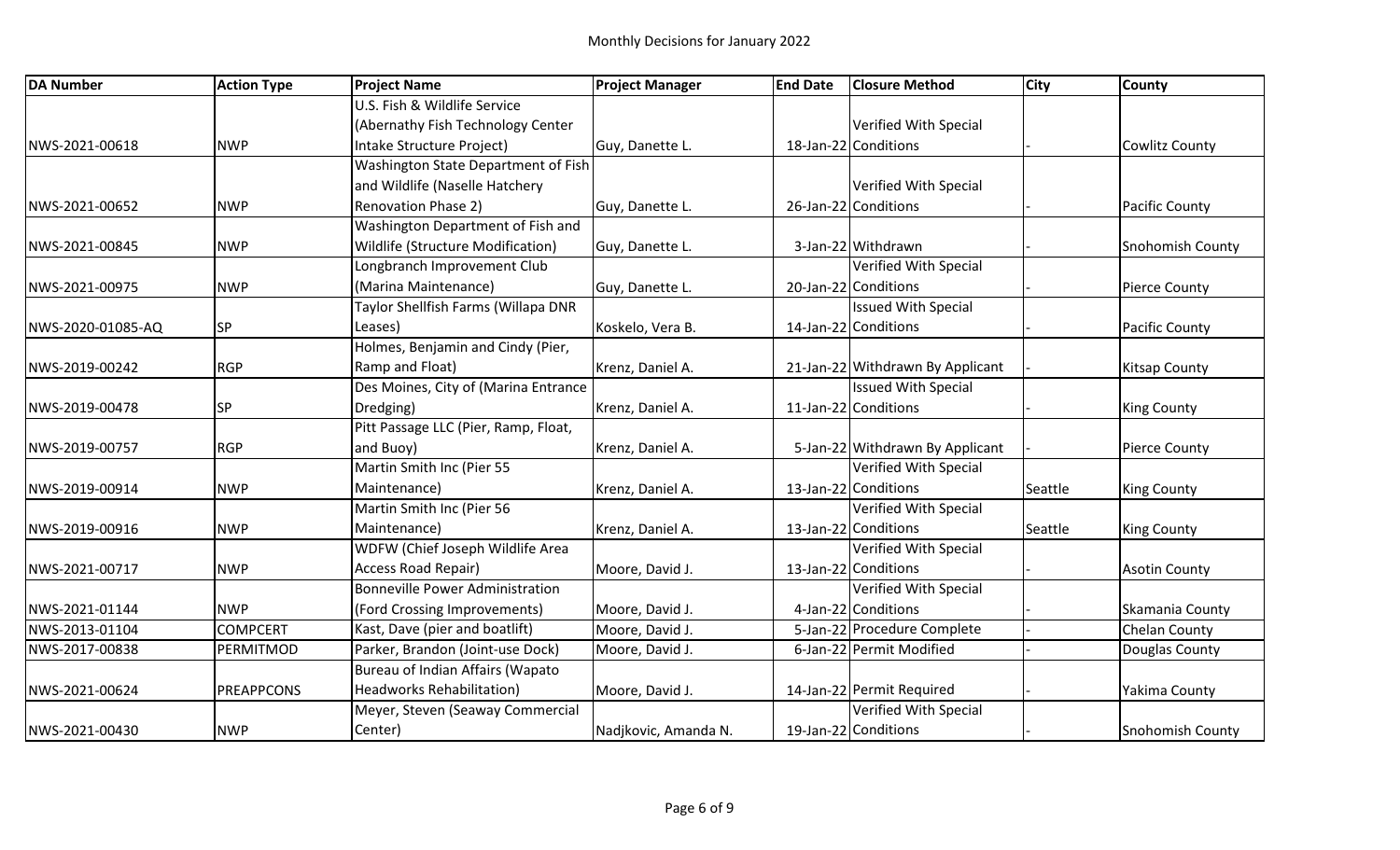| <b>DA Number</b>  | <b>Action Type</b> | <b>Project Name</b>                    | <b>Project Manager</b> | <b>End Date</b> | <b>Closure Method</b>            | <b>City</b> | <b>County</b>           |
|-------------------|--------------------|----------------------------------------|------------------------|-----------------|----------------------------------|-------------|-------------------------|
|                   |                    |                                        |                        |                 | Verified With Special            |             |                         |
| NWS-2008-00796-NO | <b>NWP</b>         | Hat Island Community, Inc.             | Nadjkovic, Amanda N.   |                 | 12-Jan-22 Conditions             |             | <b>Snohomish County</b> |
| NWS-2022-00005    | <b>OUTRCH</b>      | <b>General Outreach</b>                | NWS UNASSIGNED         |                 | 21-Jan-22 Procedure Complete     |             |                         |
| NWS-2022-00005    | <b>OUTRCH</b>      | General Outreach                       | NWS UNASSIGNED         |                 | 26-Jan-22 Procedure Complete     |             |                         |
|                   |                    | Arcadia Point Seafood (Wilson-Leroy    |                        |                 | <b>Issued Without Special</b>    |             |                         |
| NWS-2015-00121-AQ | SP                 | Shellfish Farm)                        | Obra, Leanne E.        |                 | 3-Jan-22 Conditions              | Shelton     | <b>Mason County</b>     |
| NWS-2020-01199-AQ | LOP                | North Bay Seafoods LLC, Coleman        | Obra, Leanne E.        |                 | 12-Jan-22 Withdrawn              |             | <b>Mason County</b>     |
|                   |                    | North Bay Seafoods LLC, Fister Case    |                        |                 |                                  |             |                         |
| NWS-2020-01216-AQ | LOP                | Inlet                                  | Obra, Leanne E.        |                 | 12-Jan-22 Withdrawn              |             | <b>Mason County</b>     |
| NWS-2020-01194-AQ | LOP                | North Bay Seafoods LLC, Robinson       | Obra, Leanne E.        |                 | 12-Jan-22 Withdrawn              |             | <b>Mason County</b>     |
| NWS-2020-01217-AQ | LOP                | North Bay Seafoods LLC, Woodworth      | Obra, Leanne E.        |                 | 12-Jan-22 Withdrawn              |             | <b>Mason County</b>     |
|                   |                    |                                        |                        |                 | Withdrawn To Become A            |             |                         |
|                   |                    |                                        |                        |                 | General Permit (RGP, PGP,        |             |                         |
| NWS-2021-00099-AQ | SP                 | Lummi Island SeaGreens LLC             | Perry, Randel J.       | 7-Jan-22 NWP)   |                                  |             | <b>Whatcom County</b>   |
|                   |                    | Filipiak, John and Wendy (Wetland      |                        |                 | Verified With Special            |             |                         |
| NWS-2021-00539    | <b>NWP</b>         | Fill and Dredging)                     | Perry, Randel J.       |                 | 7-Jan-22 Conditions              |             | <b>Whatcom County</b>   |
|                   |                    | <b>City of Bellingham Public Works</b> |                        |                 |                                  |             |                         |
|                   |                    | (Padden Creek Restoration: 24th to     |                        |                 | Verified With Special            |             |                         |
| NWS-2021-01082    | <b>NWP</b>         | 30th Streets, Phase 1)                 | Perry, Randel J.       |                 | 12-Jan-22 Conditions             |             | <b>Whatcom County</b>   |
|                   |                    | Whatcom Co. Parks & Recreation         |                        |                 |                                  |             |                         |
| NWS-2021-01145    | <b>NPR</b>         | Department (Culvert Cleanout)          | Perry, Randel J.       |                 | 25-Jan-22 Withdrawn By Requester |             | <b>Whatcom County</b>   |
|                   |                    | Public Works Whatcom County            |                        |                 |                                  |             |                         |
|                   |                    | (Brookview Ct Stormwater               |                        |                 | Verified With Special            |             |                         |
| NWS-2021-01173    | <b>NWP</b>         | Improvements)                          | Perry, Randel J.       |                 | 25-Jan-22 Conditions             |             | <b>Whatcom County</b>   |
|                   |                    |                                        |                        |                 | Verified With Special            |             |                         |
| NWS-2021-00767    | <b>NWP</b>         | Silver Peter (Boat Lift)               | Rogers, Kelsey N.      |                 | 5-Jan-22 Conditions              |             | <b>King County</b>      |
|                   |                    |                                        |                        |                 | Withdrawn Due To No              |             |                         |
| NWS-2021-01046    | <b>NWP</b>         | Brown-Fitzgerald, Eileen (Bulkhead)    | Rogers, Kelsey N.      |                 | 3-Jan-22 Permit Required (NPR)   | Oak Harbor  | <b>Island County</b>    |
| NWS-2021-01189    | <b>PREAPPCONS</b>  | Bhat, Arvind (Emergency Bulkhead)      | Rogers, Kelsey N.      |                 | 6-Jan-22 Permit Required         |             | <b>Island County</b>    |
| NWS-2016-00588    | <b>UNAUTHACT</b>   | WA ST Dept of Fish and Wildlife        | Sanguinetti, Pamela A. |                 | 27-Jan-22 No Further Action      |             | <b>Clallam County</b>   |
|                   |                    | Cape George Colony Club (Marina        |                        |                 |                                  |             |                         |
| NWS-2018-00494    | <b>NWP</b>         | Maintenance)                           | Sanguinetti, Pamela A. |                 | 27-Jan-22 Withdrawn By Applicant |             | Jefferson County        |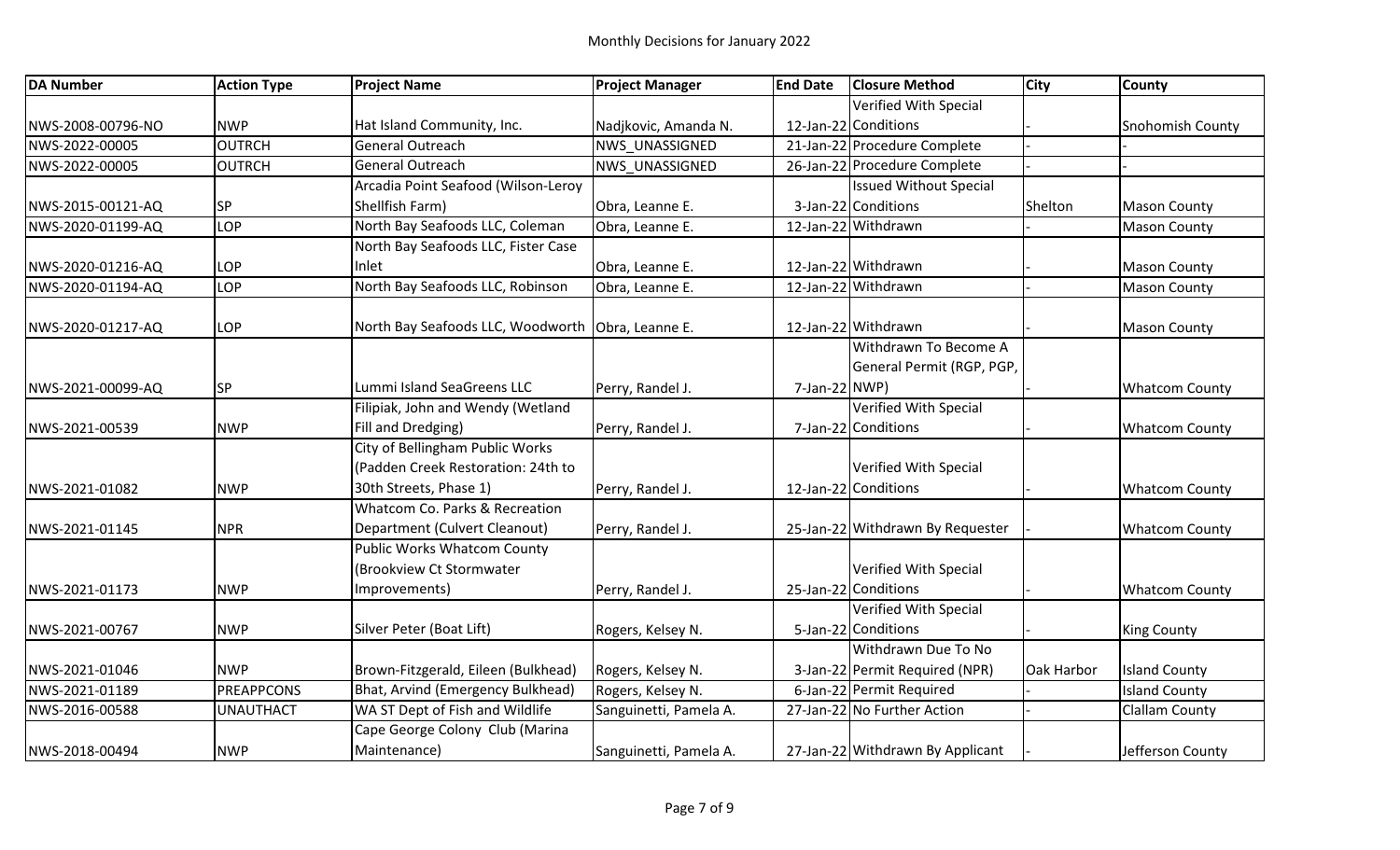| <b>DA Number</b>  | <b>Action Type</b> | <b>Project Name</b>                   | <b>Project Manager</b>  | <b>End Date</b> | <b>Closure Method</b>           | <b>City</b> | <b>County</b>         |
|-------------------|--------------------|---------------------------------------|-------------------------|-----------------|---------------------------------|-------------|-----------------------|
|                   |                    |                                       |                         |                 | Verified With Special           |             |                       |
| NWS-2021-00100    | <b>NWP</b>         | Quileute Tribe (Quillayute River)     | Sanguinetti, Pamela A.  |                 | 31-Jan-22 Conditions            |             | <b>Clallam County</b> |
|                   |                    |                                       |                         |                 | <b>Verified With Special</b>    |             |                       |
| NWS-2021-00100    | <b>NWP</b>         | Quileute Tribe (Quillayute River)     | Sanguinetti, Pamela A.  |                 | 31-Jan-22 Conditions            |             | <b>Clallam County</b> |
|                   |                    | Jefferson County (Thorndyke Creek     |                         |                 | Verified With Special           |             |                       |
| NWS-2021-00491    | <b>NWP</b>         | Restoration)                          | Sanguinetti, Pamela A.  |                 | 28-Jan-22 Conditions            |             | Jefferson County      |
| NWS-2022-00024    | <b>NPR</b>         | <b>Clallam County Public Works</b>    | Sanguinetti, Pamela A.  |                 | 5-Jan-22 Activity Exempt        |             | <b>Clallam County</b> |
| NWS-2021-00956    | <b>PREAPPCONS</b>  | <b>BPA</b> (Transmission Line)        | Sanguinetti, Pamela A.  |                 | 13-Jan-22 Permit Required       |             |                       |
|                   |                    | Priority 1.1 J&G Gunstone Clams, Inc. |                         |                 | <b>Issued With Special</b>      |             |                       |
| NWS-2008-00560-AQ | LOP                | Quilcene 2                            | Schroeder, Christina L. |                 | 31-Jan-22 Conditions            |             | Jefferson County      |
|                   |                    | Penn Cove Shellfish (Samish Bay       |                         |                 | <b>Issued With Special</b>      |             |                       |
| NWS-2019-00951-AQ | <b>SP</b>          | Shellfish Farm)                       | Sentner, Thomas F.      |                 | 18-Jan-22 Conditions            |             | <b>Skagit County</b>  |
|                   |                    | Taylor Shellfish Farms (Oyster Bay    |                         |                 | <b>Issued With Special</b>      |             |                       |
| NWS-2019-00451-AQ | <b>SP</b>          | Leases)                               | Sentner, Thomas F.      |                 | 7-Jan-22 Conditions             |             | <b>Mason County</b>   |
|                   |                    | D.D. DeNotta Wild Shellfish Farm      |                         |                 |                                 |             |                       |
| NWS-2021-00756-AQ | <b>UNAUTHACT</b>   | (Walker Lease)                        | Sentner, Thomas F.      |                 | 5-Jan-22 Withdrawn              |             | <b>Kitsap County</b>  |
|                   |                    | Northwest Watershed Institute         |                         |                 | Withdrawn Due To No             |             |                       |
| NWS-2021-00226    | <b>NWP</b>         | (Upper Tarboo Creek Restoration)      | Shuckhart, Andrew J.    |                 | 4-Jan-22 Permit Required (NPR)  |             | Jefferson County      |
|                   |                    | Northwest Watershed Institute         |                         |                 |                                 |             |                       |
| NWS-2021-00226    | <b>NPR</b>         | (Upper Tarboo Creek Restoration)      | Shuckhart, Andrew J.    |                 | 4-Jan-22 Activity Not Regulated |             | Jefferson County      |
|                   |                    | Northern Oyster Company, Inc          |                         |                 | <b>Issued With Special</b>      |             |                       |
| NWS-2012-01288-AQ | <b>SP</b>          | (aquaculture)                         | Smith, Amiee P.         |                 | 28-Jan-22 Conditions            |             | <b>Pacific County</b> |
|                   |                    |                                       |                         |                 | Verified With Special           |             |                       |
| NWS-2021-00745-AQ | <b>NWP</b>         | Heckes Clam Company, Inc.             | Smith, Ronnie D.        |                 | 21-Jan-22 Conditions            |             | <b>Pacific County</b> |
|                   |                    |                                       |                         |                 | Verified With Special           |             |                       |
| NWS-2021-00746-AQ | <b>NWP</b>         | Heckes Clams, Inc.                    | Smith, Ronnie D.        |                 | 21-Jan-22 Conditions            |             | <b>Pacific County</b> |
|                   |                    |                                       |                         |                 | Verified With Special           |             |                       |
| NWS-2021-00747-AQ | <b>NWP</b>         | Heckes Clam Company, Inc.             | Smith, Ronnie D.        |                 | 24-Jan-22 Conditions            |             | Pacific County        |
|                   |                    |                                       |                         |                 | Verified With Special           |             |                       |
| NWS-2021-00748-AQ | <b>NWP</b>         | Heckes Clam Company, Inc.             | Smith, Ronnie D.        |                 | 21-Jan-22 Conditions            |             | Pacific County        |
|                   |                    |                                       |                         |                 | Verified With Special           |             |                       |
| NWS-2021-00749-AQ | <b>NWP</b>         | Heckes Clam Company, Inc.             | Smith, Ronnie D.        |                 | 14-Jan-22 Conditions            |             | Pacific County        |